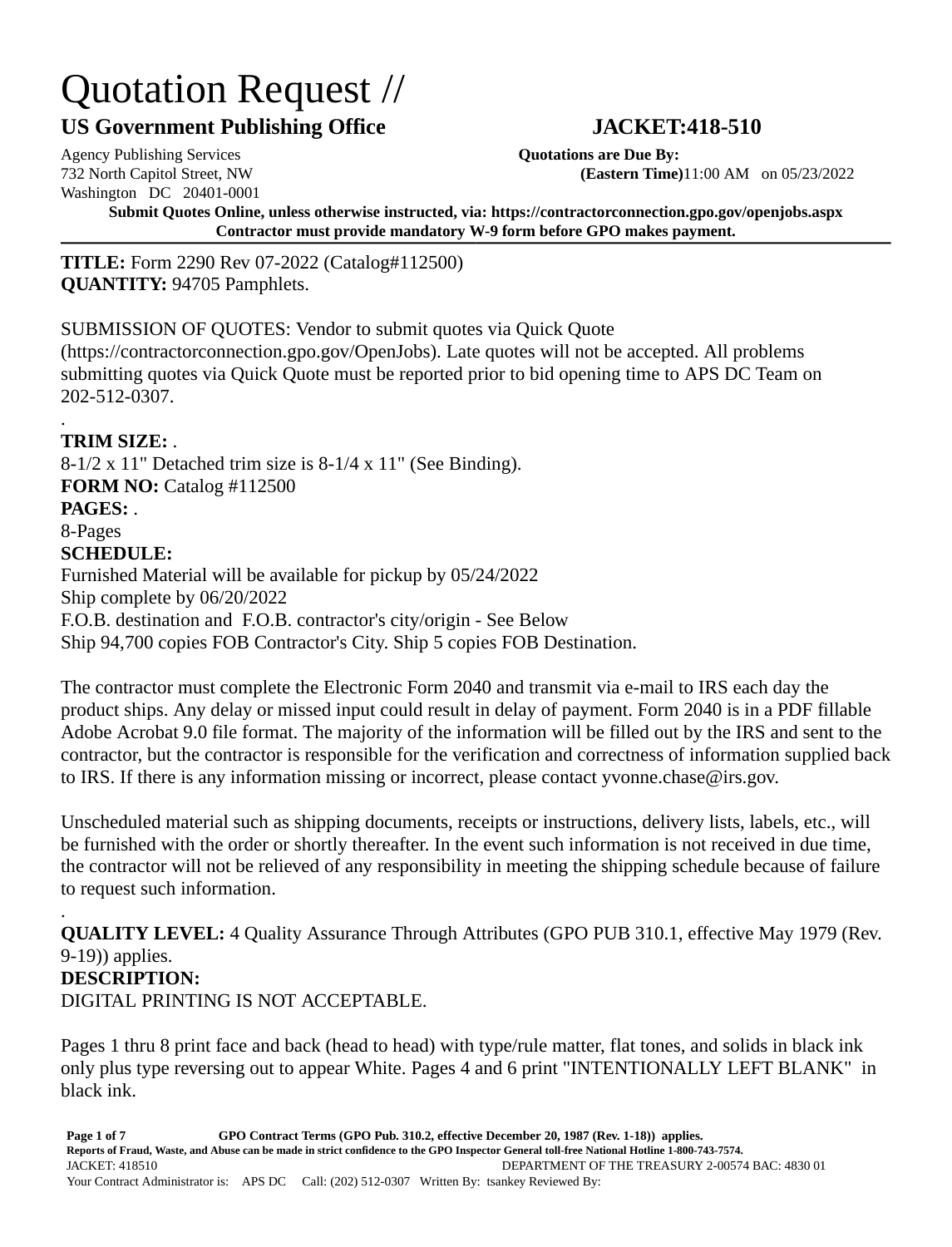. **MATERIAL FURNISHED:** Contractor to receive. Via e-mail after Award.

One (1) Purchase Order. One (1) PDF file (8 pages @ 8-1/2 x 11"). GPO Form 917 (Certificate of Selection). GPO Form 2678 (departmental random copies-blue label).

Contractor to download the Labeling and Marking Specifications form (GPO Form 905, R. 7-15) from gpo.gov, fill in appropriate blanks, and attach to shipping containers.

IRS Fillable PDF Form 6153 (IRS carton label---label image is approx. 7-11/16 x 4-1/2") IRS Fillable PDF Form 2040 (Electronic Distribution/Shipping Report). Internal Revenue Bills of Lading (IRBL). Document 12321 (IRS Pallet Specifications).

Identification markings such as register marks, ring folios, rubber stamped jacket numbers, commercial identification marks of any kind, etc., except GPO imprint, form number, and revision date, carried on copy or film, must not print on finished product.

Prior to image processing, the contractor is responsible for checking files contained on the furnished electronic files/media to insure that correct file output selection has been provided for, so as to correctly output for printing. Output must be generated on high resolution image processors. Contractor must set a GPO imprint line and insert per GPO Pub. 310.2, page 9, para. 9).

CONTRACTOR TO FURNISH: All materials and operations, other than those listed above, necessary to produce the product(s) in accordance with these specifications.

Contractor is required to have Internet access, provided through an Internet Service Provider (ISP), an e-mail account and a web browser equivalent to Internet Explorer 6.0. In addition, contractor must have "full version" of Adobe Acrobat 9.0 Professional (or more recent) software.

The use of public address or web-based mail severs (i.e. Hotmail, Yahoo, etc.) is not allowed. The contractor must furnish an email address for the IRS to email the forms mentioned above.

The contractor is accountable to the IRS for all IRBL(s) furnished under this contract. Contractor must notify IRS of all unused IRBL numbers furnished under this contract. Notification of unused IRBL numbers must be emailed to yvonne.chase@irs.gov. After notification, any unused bills of lading must be destroyed by the contractor.

. **PAPER:** \* Must be in accordance with JCP Paper Specification Standards in effect on date of this order JCP Code\* D10, Writing; White, (With Tablet Stock Option), Basis Size 17 X 22" Basis Weight 20 lbs. **COLOR OF INK:**

# Black **PRINT PAGE:** Head to Head **MARGINS:**

1/2" head, center left and right.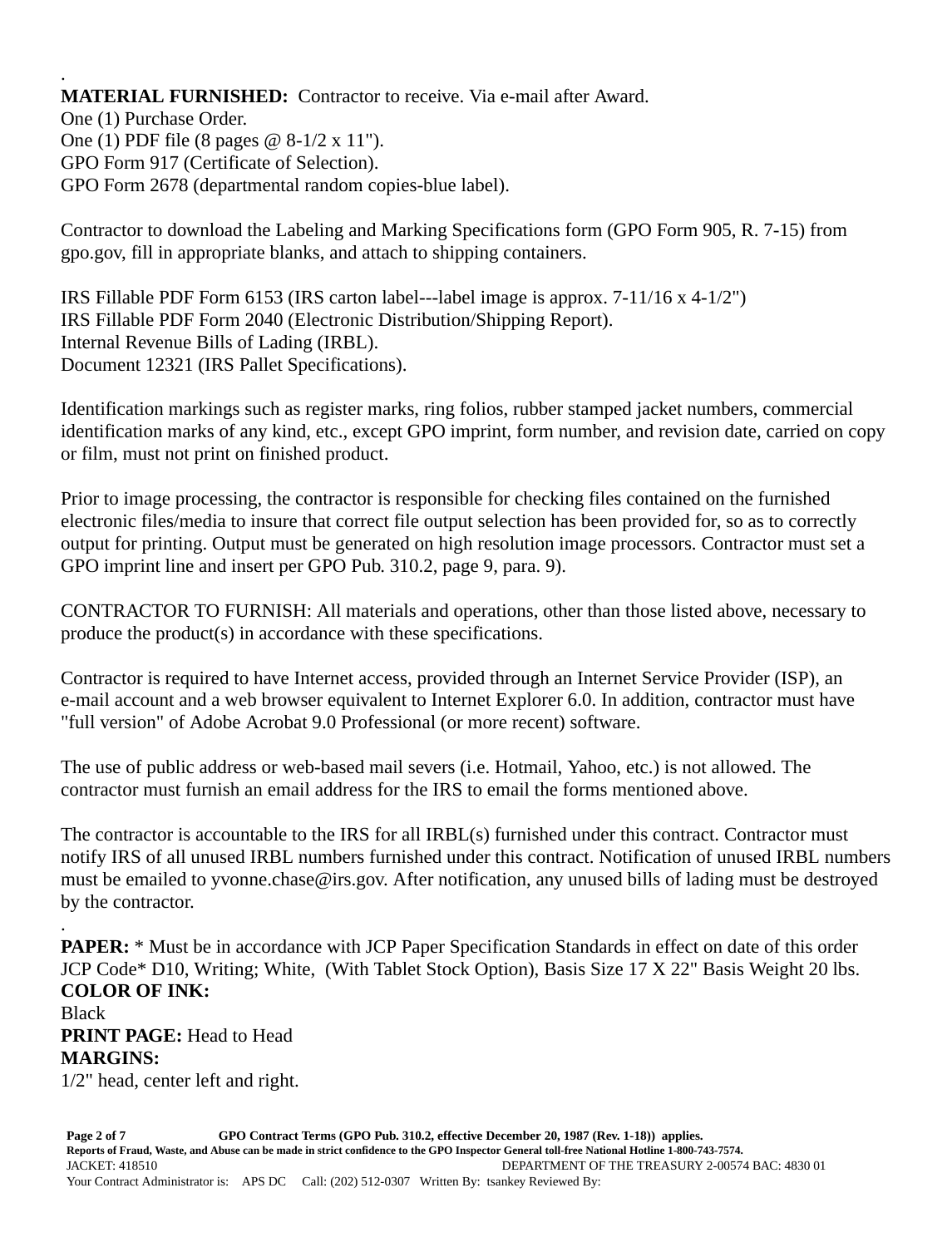# **PROOFS:**

#### None Required **BINDING:**

Trim 3 sides and Saddle Stitch in two places on the 11 dimension OR Paste on fold on the 11 dimension.

Perforate (slit or slot without ink) ALL pages vertically 1/4" off fold along entire 11" dimension. In addition, page 8 perforates (slit or slot without ink) horizontally along the entire 8-1/2" dimension, approximately 7-3/4" from top edge of page (see file for dotted line above voucher on page 8).

#### . **PACKING:**

Pack 750 copies in two (2) even stacks per carton. Cartons must not exceed 32 lbs when fully packed.

CONTAINERS/CARTONS: Contractor is to furnish all packaging and shipping containers/cartons. All cartons must be packed solid with a maximum weight of 28 to 32 lbs. per carton. Pack solid in corrugated or solid fiber shipping containers, bursting strength: 200 p.s.i., minimum. Bottom flaps may be glued, stapled, or sealed with 2 to 3" polyester tape (not reinforced minimum 65 lbs./inch transverse tensile strength). The cartons, if stapled, must be stapled before packing and without damage to the product, no staples are to be on the top. Cartons are to be sealed at the top with 2 to 3" paper or polyester tape (not reinforced). Contractor will determine exact dimensions of carton in accordance with trim size and weight of the product produced. All shipping containers/cartons will require an IRS Form 6153 attached.

LABELING AND MARKING (package/container labels): All cartons must have IRS shipping label (IRS Form 6153 (3-2006)) affixed to one end of the carton only (never on top, long-side, or bottom). Bulk Shipment carton labels MUST be generated from the PDF file provided. Contractor MUST produce shipping container labels from the furnished file in the same-size, black ink, on White stock, and fill in any appropriate blanks electronically. Carton labels that are streamlined or recreated (redesigned) by the contractor will not be acceptable. IRS Form 6153 Carton Label will be provided via e-mail to contractor upon award.

Contractor must utilized the furnished PDF of IRS Carton Label on all packages and/or cartons, making sure that all the information on label is correct. IRS Labels goes on the end of the carton and the UPS labels goes on the top of the carton. Try to keep the two labels close to each other. All packages less then 750 lbs. must be sent by the IRS/UPS small package account. For packages weighing over 750 lbs. the contractor, must contact Yvonne Chase for A Government Bill of Lading (GBL). Contractor must allow 6 working days for the processing of the GBL's. \*\*\* Please refer to Palletizing Instructions.

Fields for Contractor to Electronically to complete: (a) Carton #of#; (b) From address; (c) To Consignee address; and (d) Carton quantity (if carton quantity is blank, it must be updated with the correct packing quantity).

AUTOMATED CARTON #OF# FIELDS: To print the correct number of labels for each address with sequential carton numbers, input the total number of cartons in second # field and press "Print Labels" button. Warning: Once the print button is pressed, printing cannot be canceled. Be sure all information is correct prior to printing.

The following must be updated ELECTRONICALLY by the contractor, when not entered by IRS on the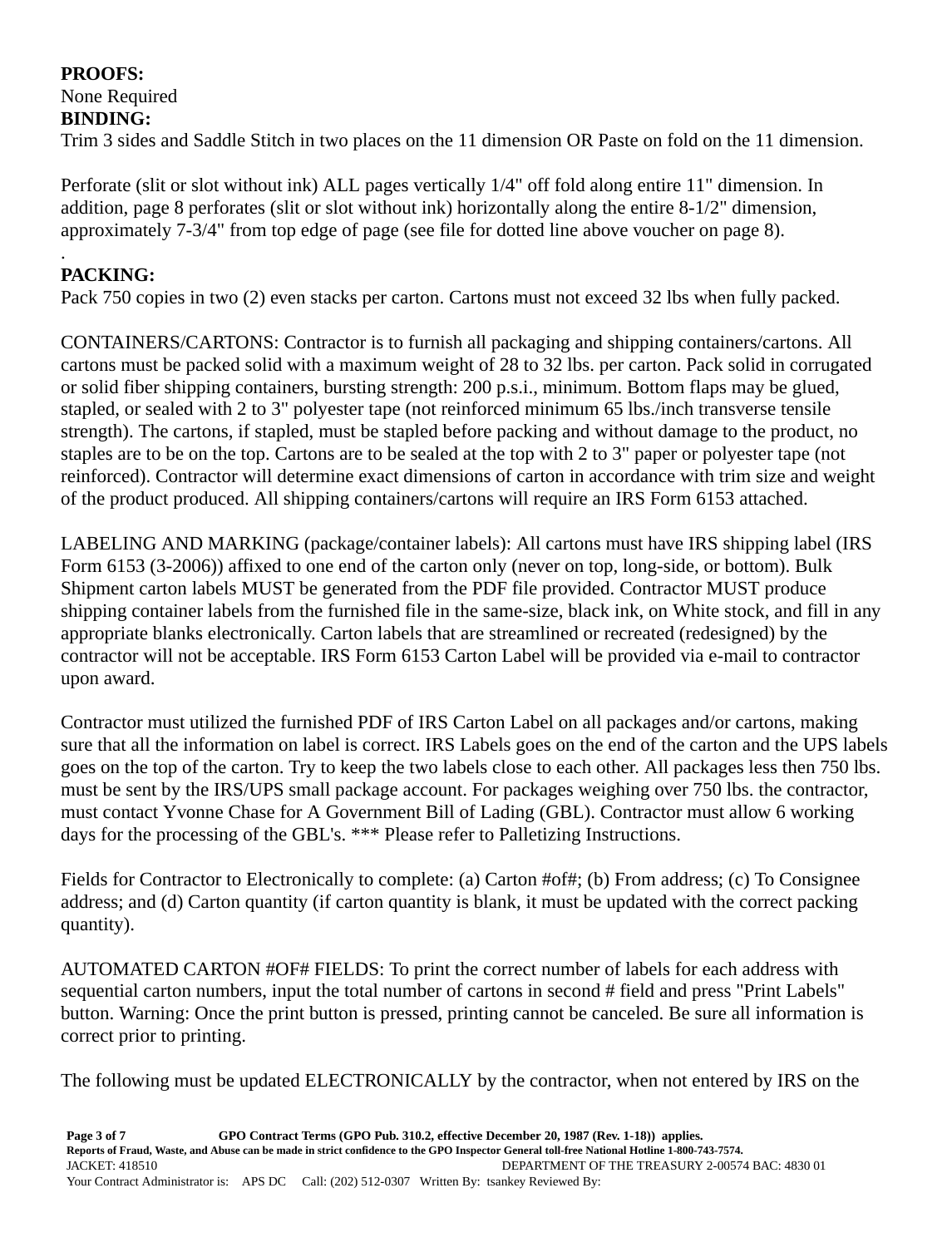PDF label using Adobe Acrobat 8.0. DO NOT MAKE HAND-WRITTEN UPDATES TO THE LABEL UNDER ANY CIRCUMSTANCES.

- Carton # of #
- From Address
- To Address
- Carton Quantity

If requested, the contractor must send an electronic PDF proof of label prior to reproducing.

### FAILURE OF THE CONTRACTOR TO PRINT THE PDF LABEL ELECTRONICALLY WILL RESULT IN THE SHIPMENT BEING REJECTED AND RE-LABELED AT THE CONTRACTOR'S EXPENSE.

\* If a "0" is pre-filled in on the furnished PDF label, then contractor MUST change the "0" to reflect actual quantity inside cartons. Contractor must ensure that all cartons have the same quantity. The carton count field in the PDF file is directly linked to the barcode field. All changes to the carton count field MUST be made in the electronic label (not hand filled in) to whatever the true carton quantity is so that it is reflected on the label in both the quantity and barcode fields.

NOTE: In the case of one carton with an odd quantity due to the quantity packed per carton not dividing equally into the quantity ordered, the label for that single carton must also be updated electronically to reflect the true quantity per carton.

\* Automated "Carton #of#" fields: To print the correct number of labels for each address with sequential carton numbers, input in the total number of cartons and press "Print Labels" button. Warning: Once the print button is pressed, printing cannot be canceled. Be sure all information is correct prior to printing labels.

PACKAGING AND PACKING PROBLEMS: In addition to other inspection procedures detailed elsewhere in these specifications, the contractor is responsible for correcting all packaging and packing problems (i.e. mislabeled cartons, IRS carton labels not being used or securely attached, cartons not being packed solid, incorrect pallets, or pallets not being layered right). The delivery will either be returned to the contractor to be corrected or the contractor may be billed by GPO for the amount that accrued in fixing the problem by an outside vendor.

"Mislabeling" means any error on the carton label, which incorrectly states or identifies the title of the form; the form identification number; or the quantity of forms actually contained in the carton, or has any missing information, or is not securely attached.

For Ground Service Deliveries Over 750 lbs. - Shipments over 750 1bs. are to be completed by Motor Freight and require Pallets.

PALLETS (motor freight shipments over 750 1bs only): Pallets must be type III and must conform to Federal Specifications NN-P-71 C, and any amendments thereto except for dimensions and single center stringer. Full entry MUST be on the 40" width. Strict adherence to these dimensions is necessary to accommodate storage requirements of IRS distribution centers. Receipt of incorrect pallets may result in a charge for each incorrect pallet which will be assessed against the contractor. This charge will cover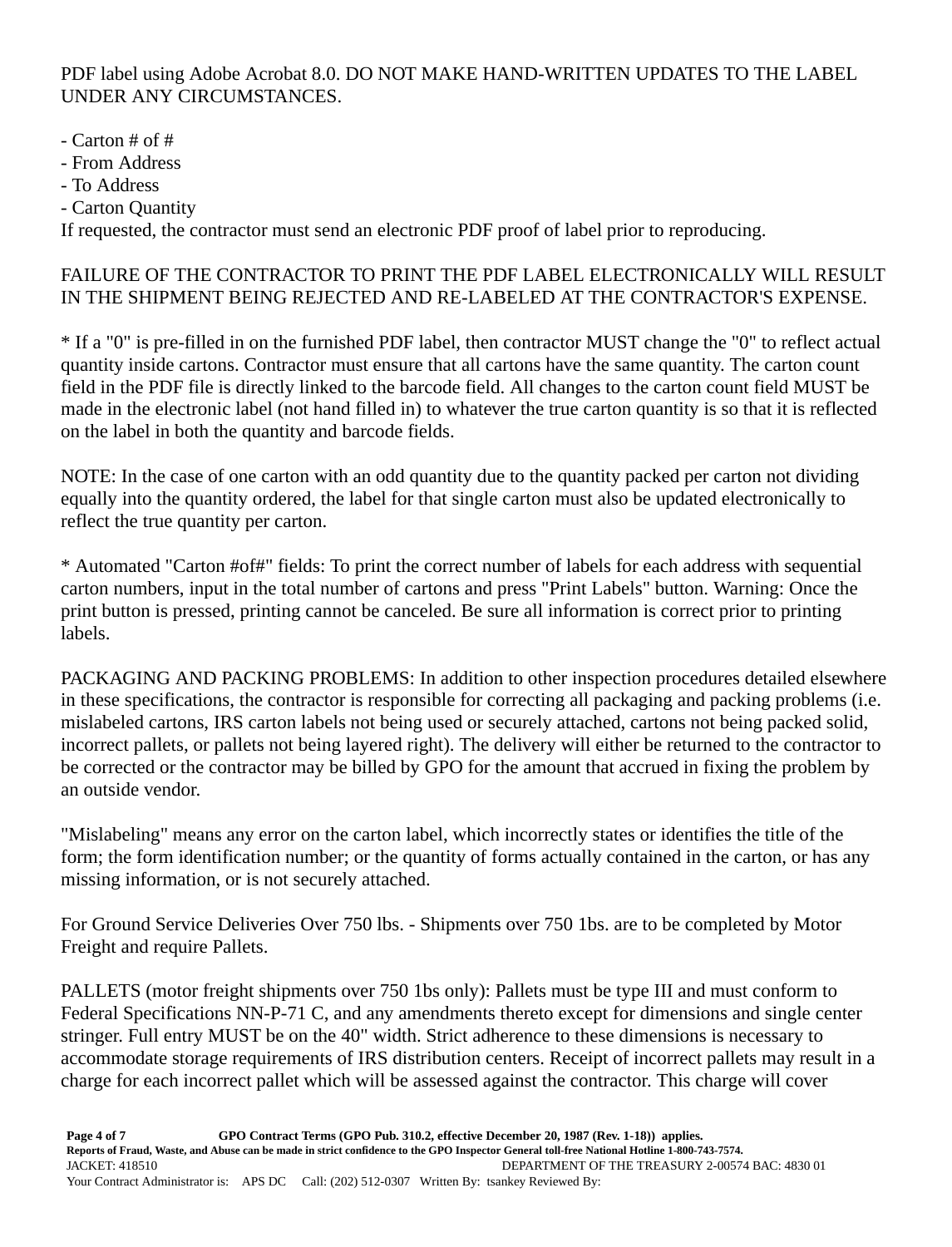additional costs incurred by IRS to repalletize the shipment onto correct pallets. Cartons shall be stacked onpallets with a maximum height of 55", including pallet. Do NOT use metal strapping or pallet caps for securing material on pallets. There must be no more than one partial pallet per destination.

For Ground Service Deliveries Under 750 lbs - Contractor is required to ship via small package carrier (ex: UPS). The contractor MUST have the capability to generate SPC shipping labels electronically and each label MUST provide the 2 following reference fields: Reference Field 1 - GPO Jacket #; Reference Field 2 - IRS requisition number for this procurement. MUST Ship all quantities, to all addresses, to be at destination on the specified date (MUST be full quantities to all consignees, no shortages will be accepted unless otherwise specified). Contractor MUST coordinate with their designated motor freight/small package shipper to ensure that deliveries are received at locations on exact day(s) indicated in SCHEDULE.

PALLETIZING: Cartons shall be stacked on pallets using a reverse layer pattern, 9 cartons per layer, with a maximum height of 55", including pallet or a maximum of 7 layers. Cartons must be fastened securely to the pallet in a manner that will prevent movement during transit but permit ready removal, w

## **DISTRIBUTION:**

Contractor must notify the ordering agency on the same day that the product ships/delivers via e-mail sent to yvonne.chase@irs.gov. The subject line of this message shall be "Distribution Notice for Jacket 418-510/Requisition 22-00574". The notice must provide all applicable tracking numbers, shipping method, and Title. Contractor must be able to provide copies of all delivery, mailing, and shipping receipts upon agency request

\*\* Ship FOB Contractor City \*\* Ship 94,700 Pamphlets (includes 200 Departmental Random "Blue Label" Copies) via IRBL to: IRS/NATIONAL DISTRIB CENTER RECEIVING, 2525 REVENUE DR BLOOMINGTON, IL 61705-2500, 309-556-5169.

DEPARTMENTAL RANDOM "BLUE LABEL" COPIES - The contractor MUST submit 200 departmental random copies at the completion of production, to test for compliance against specifications. The contractor must divide their entire order into equal sub lots and 1 copy from a different general area of each sub lot. The contractor will be required to the "Certificate of Selection of Random Copies", furnished by GPO, certifying that copies were selected as directed.

These randomly selected copies must be packed separately and identified by a special Government-furnished blue label, affixed to each affected container. Additional labels, if needed, are to be reproduced on blue stock.

The container and its contents shall be recorded separately on all shipping documents and sent to: IRS National Distribution Center, Blue Label Copies, 2525 REVENUE DR BLOOMINGTON, IL 61705-2500 separately from any other distribution to this destination. Submit a copy of the signed Government-furnished "Certificate of Selection of Random Copies", along with the Departmental Random Copies.

\*\* Ship FOB Destination \*\* Ship 5 copies via traceable means to: IRS/NCFB, Attn. Yvonne Chase (240-613-5502), SE:W:CAR:MP:CD, C-6/160 , Lanham, MD 20706.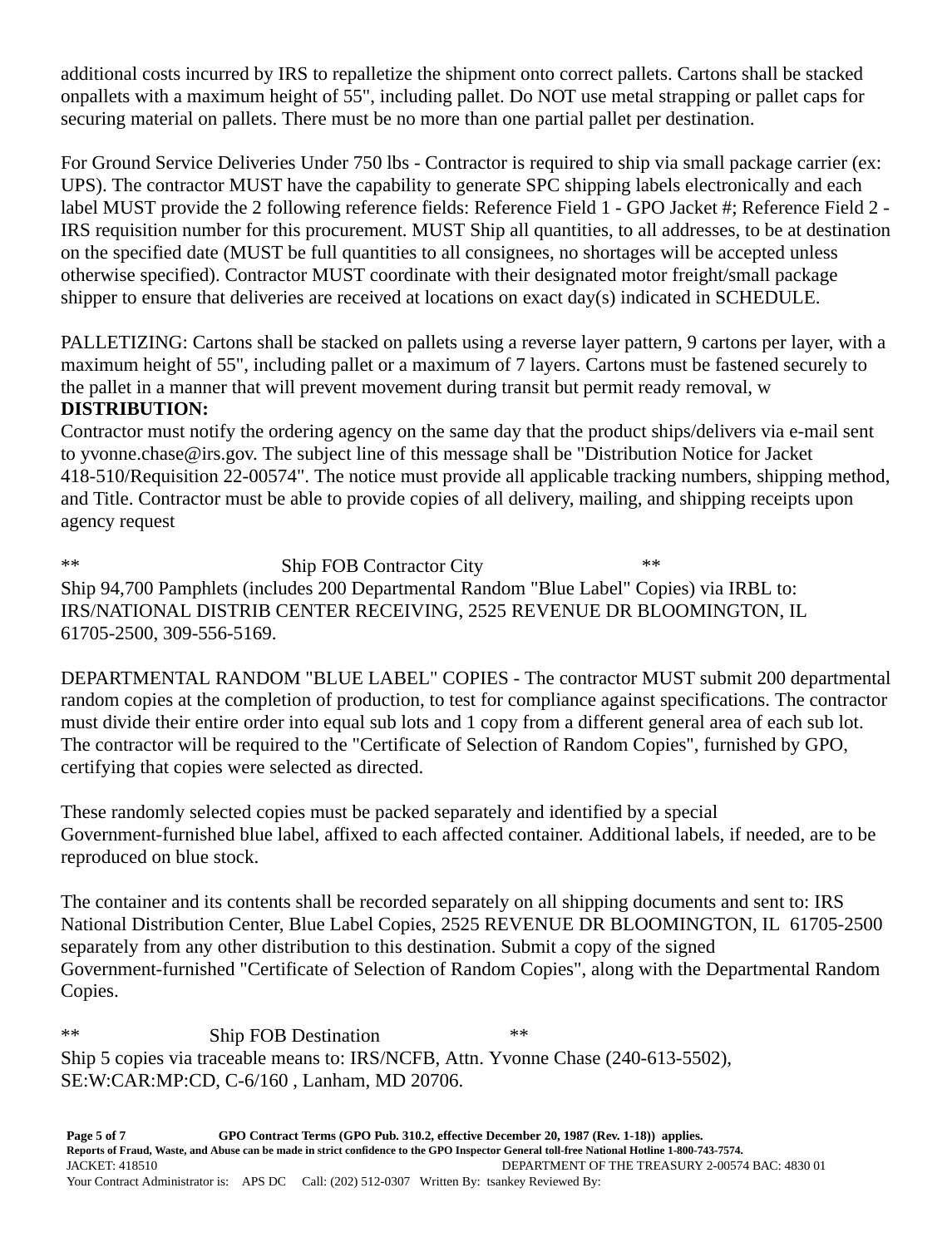NOTE: Copies must be delivered via traceable means with signature verification. Contractor is responsible for maintaining a shipping log that includes the contact, address, quantity ordered, and tracking/provide number(s) for each destination. Contractor must email shipping log to yvonne.chase@irs.gov no later than one business day after shipping. Include GPO Jacket Number & IRS Requisition Number in the subject line of the email.

SHIPPING MANIFESTS: Contractor will be required to provide tracking numbers for all shipments to Yvonne Chase(yvonne.chase@irs.gov) and GPO representative to verify transit. Verification(s) must be received at time of shipments(s).

All expenses incidental to returning materials, submitting proofs, and furnishing samples must be borne by the contractor

**QUALITY ASSURANCE LEVELS AND STANDARDS:** The following levels and standards shall apply to these specifications:

Inspection Levels (from ANSI/ASQC Z1.4):

(a) Non-destructive Tests -- General Inspection Level 1.

(b) Destructive Tests -- Special Inspection Level S-2.

. Specified standards to correspond with each required attribute as follows:

| <b>ATTRIBUTE</b>                       | <b>SPECIFIED STANDARD</b>         |
|----------------------------------------|-----------------------------------|
| P-7. Type Quality and Uniformity       | <b>Furnished Electronic Files</b> |
| P-9. Solid and Screen Tint Color Match | <b>Pantone Matching System</b>    |

PREAWARD SURVEY: In order to determine the responsibility of the prime contractor or any subcontractor, the Government reserves the right to conduct an on-site preaward survey at the contractor's/subcontractor's facility or to require other evidence of technical, production, managerial, financial, and similar abilities to perform, prior to the award of a contract. As part of the financial determination, the low contractor may be required to provide one or more of the following financial documents:

- 1) Most recent profit and loss statement
- 2) Most recent Balance Sheet
- 3) Statement of cash flows
- 4) Current official bank statement
- 5) Current lines of credit (with amounts available)
- 6) Letter of commitment from paper supplier(s)
- 7) Letter of commitment from any subcontractor

The documents will be reviewed to validate that adequate financial resources are available to perform the contract requirements. Documents submitted will be kept confidential, and used only for the determination of responsibility by the Government. Failure to provide the requested information in a timely manner may result in the Contracting Officer not having adequate information to reach an affirmative determination of responsibility.

PAYMENT: Submitting invoices for payment via the GPO fax gateway (if no samples are required)